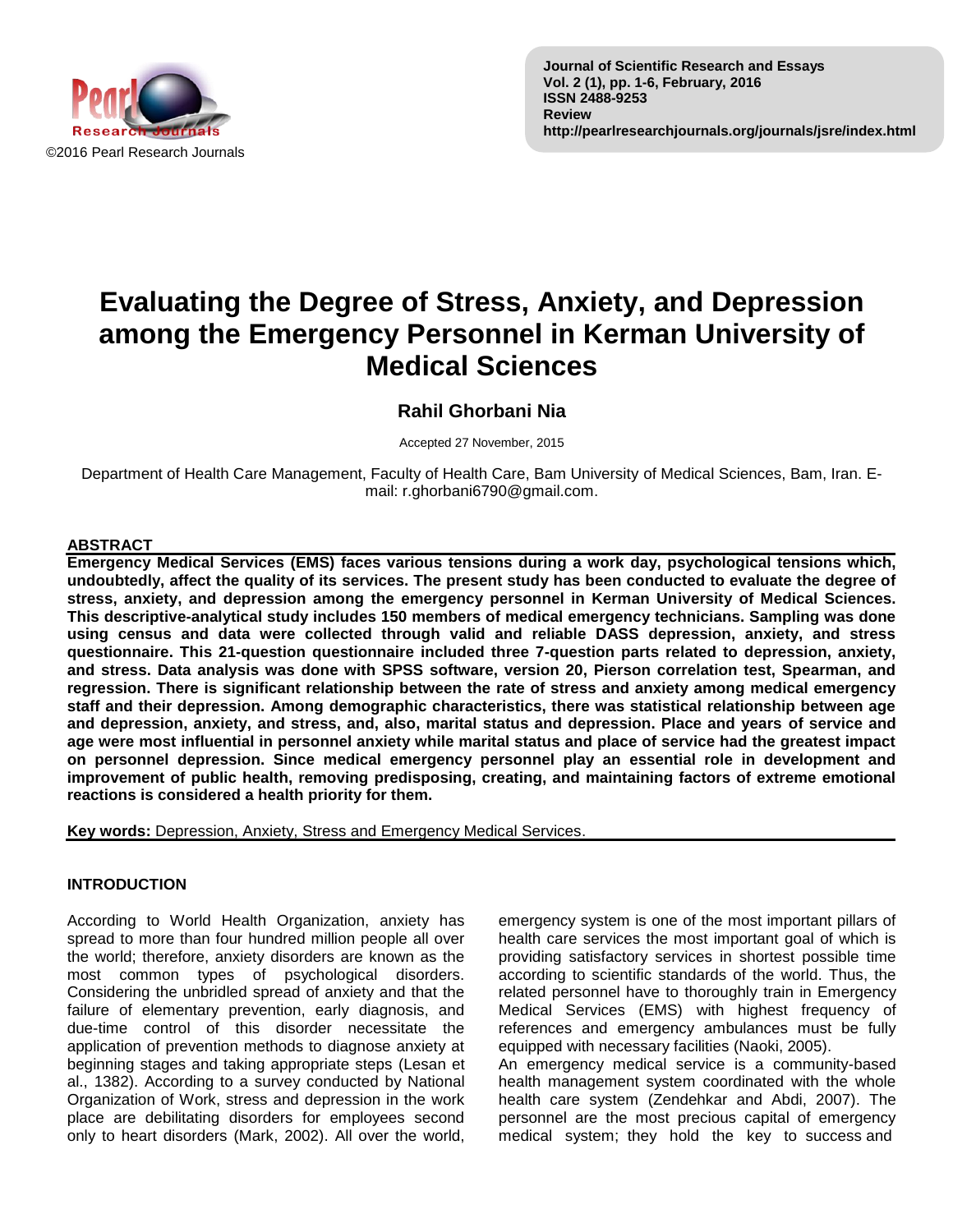development of services. However, their responsibilities get increasingly more advanced and complicated through years, and this necessitates higher level of technique and knowledge. Also, due to an increase in the frequency and intensity of necessary emergency medical service, technicians suffer more physical and mental stress (Mehrabian et al., 2005). Emergency occasions, like internal and traumatic occasions, are dangerous situations which cause sudden physical and mental injury and necessitate quick and proper actions for those exposed to these occasions. The main treatment goals in emergency services are saving the lives of patients, preventing severe disorders prior to main treatment, and protecting the patient and supporting his family so that they react properly and accurately in acute situations (Rahimi, 1378).

In emergency cases, personnel have kernel performing roles in intervening and taking pre-hospital treatment steps based on their education which directly affects decision-making and prioritizing (Nasirpour et al., 2009). On the other hand, since emergency service is the first confrontation of the patient with necessary treatments and actions, an accurate understanding of the patient's problem is necessary to please them in a professional way (Dadgar and Taraghi, 2008). Anxiety is an unpleasant and vague feeling of discomfort and concern, often of unknown origin, which occurs to the person and includes uncertainty, helplessness, and physical arousal (Patti et al., 2007). The re-occurrence of stress-causing situations which have hurt the patient results in anxiety. Everybody struggles with anxiety; however, unusually severe and chronic anxiety is problematic and can cause depression in the person. But the main reason for the emergence of stress or, in extreme cases, anxiety, is, in addition to genetic and congenital factors, the environment of the individual and its social and occupational ups and downs (Lee and Wang, 2002). Stress and anxiety are terms frequently used to describe daily emotions and feelings.

In psychology, anxiety is known as an extreme case of chronic stress and it turns into a mental problem if it causes suffering to the individual or others, prevents achieving goals, and interferes with normal daily activities. Anxiety appears in a person when stressful situations wither last too long or occur frequently. In this case, body gets worn-out and becomes vulnerable to physical and psychological disorders, such as anxiety (Patti et al., 2007). Depression is a collection of various psychological states of feeling in forms of mild tediousness and silence and separation form everyday activity, and is considered one of the numerous factors of chronic anxiety. Considering its quick spread and lack of primary prevention, early diagnosis, and due-time control, anxiety, as a disorder, appears in the individual and gets complicated through time (Fathi, 2004). Applying prevention methods in primary stages and taking

appropriate steps is of paramount importance. Employees in medical emergency services (paramedics, emergency technicians, and nurses) are under heavy pressure and prone to mental disorders. Their work place is often afflicted with such difficulties that if the involved person is not physically and mentally prepared, he will be extremely damaged. Causes of these injuries lie in the nature of their jobs which necessitate serious control or modifications. Factors such as insomnia, sleep disturbances or irregular breaks due to work shifts that cause weariness, separation from family, increasing stress in the person to provide the best service because of ongoing conflict with life and death of the patients, enduring stress and restlessness of people who accompany patient and dealing with their would be aggression and disrespect, and the severity of sudden shocks during physical activities because of their begin ill-prepared are the most common causes of these injuries(Meshkany,1994).

These injuries appear in two physical and mental forms. Backache, disc, arthritis, joint and muscle pain causing from physical complications and depression after witnessing the event, aggression, impatience, lack of motion and, in extreme and catastrophic cases, suicide are psychological complications of these injuries (Mehrabian et al., 2005). According to research which have been done hitherto stress, excitement, and depression are possible threats for the staff in the treatment segment. Based on Angermayer's study, nurses are among occupational groups who are prone to stress and psychological issues, depression, anxiety, and exhaustion (Angermeyer et al., 2006). Smith believes that nurses, in their work place, are under heavy stress and pressure which affect their manner and give them away to depression (Mihashi et al., 2006). Malakouti's research showed that there is significant correlation between stress and depression and anxiety among hospital staff (Malekoti et al., 1994). Khajenasiri, in a study on Imam Khomeini Hospital nurses, concluded that the rate of depression for 73.1% is weak, for 21.5% average, and for 5.2% severe (Nasir, 2000)). Some occupations are essentially stressful and anxiety provoking.

In this study, EMS staff (paramedics, emergency technicians, and nurses) have been scrutinized to determine the quality and quantity of three factors in their performance: stress, anxiety, and depression. Anxiety, per se, is a normal factor among hospital staff and appropriate medical procedures are essential to handle it wisely. The important point is that the exhaustion of these personnel brings about high costs for their organization, a fact which usually remains unattended to. As a result, maintain personnel is of paramount importance for organization and empowering them, who are the first link between a patient and pre-hospital system, in addition to creating a favorable and professional overage, is an essential factor in keeping them motivated and prepared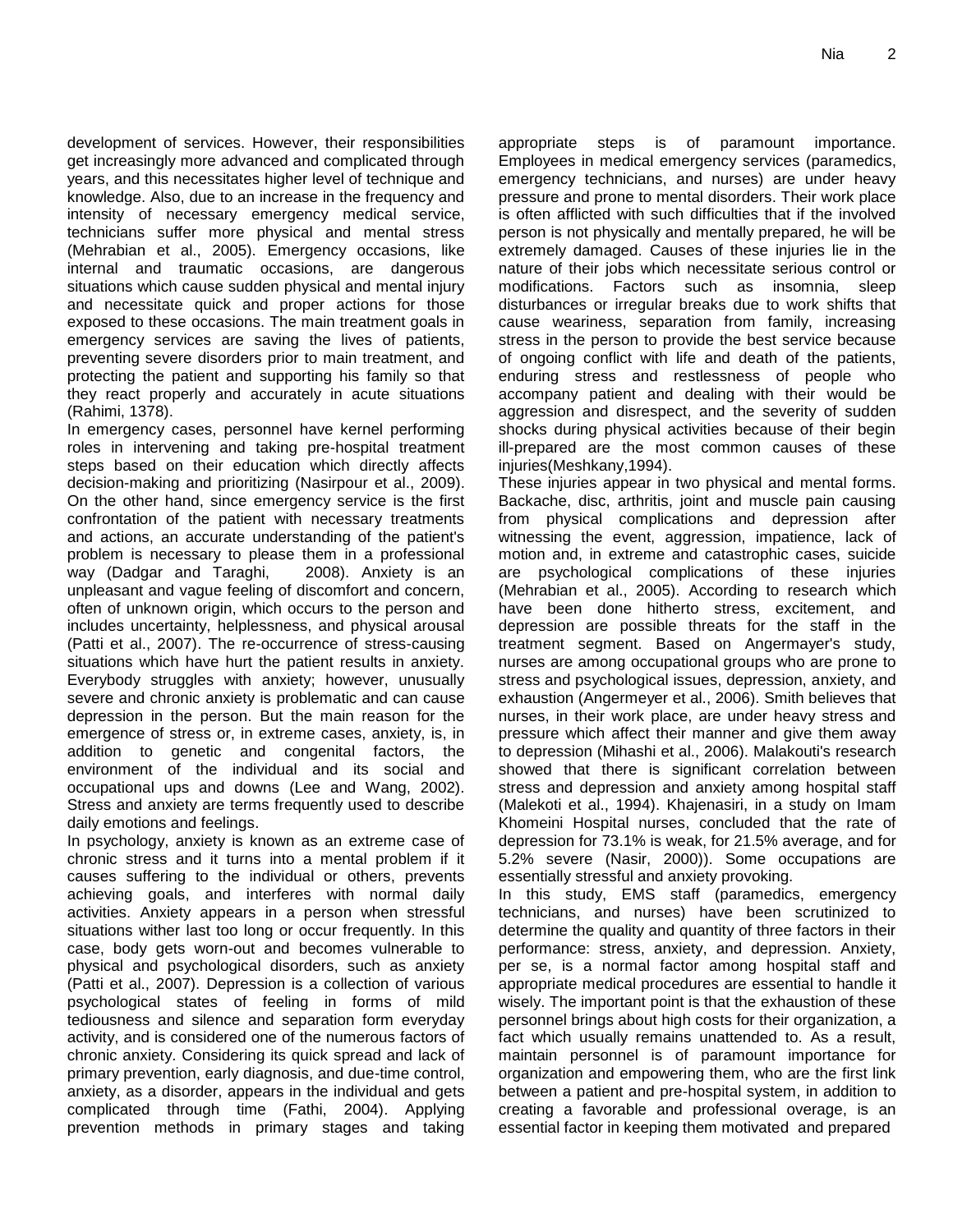**Table 1.**Frequency distribution of staff depression, anxiety, and stress.

| <b>Frequency percentage</b> |        |        |         |                          |
|-----------------------------|--------|--------|---------|--------------------------|
| <b>Emotional reactions</b>  | Normal | Slight | Average | <b>Intense</b>           |
| Depression                  | 44     | 29.3   | 26.7    | -                        |
| Anxiety                     | 30.7   | 29.3   | 28      | 12                       |
| <b>Stress</b>               | 72     | 17.3   | 10.7    | $\overline{\phantom{0}}$ |

for their job. This fact caused evaluating the degree of stress, anxiety, and depression among the emergency personnel in Kerman University of Medical Sciences.

#### **MATERIALS AND METHODS**

This research was a temporary descriptive-analytical study conducted to evaluate the degree of stress, anxiety, and depression among the emergency personnel in Kerman University of Medical Sciences. The statistical community included all management staff and emergency medical personnel in Kerman University of medical sciences, covering contractual, formally employed, offer employed pre hospital emergency personnel. Research sample, according to Morgan table, was a group of 150 pre-hospital emergency staff. Prerequisite factors to be a part of the study included cases such as personnel inclination to cooperate, having experience in pre-hospital emergency, and not cooperating simultaneously in similar studies. After introducing himself, the researcher clarified the purposes of the study by stating that participation is optional, all included information will remain confidential, and the results will be available to related units. All volunteers entered the study. A two-part questionnaire was the means of data gathering. The first part included seven questions about population characteristics, such as place of services, educations, years of services, age, marital status, type of service, and sex, and the second part was a standardized DASS\_21 questionnaire aimed at evaluating depression, anxiety, and stress (emotional reactions) of EMS personnel. Depression, anxiety, and stress scale value was provided by Lovibond and Lovibond in 1995 and included these categories: never, weak, average, severe. The least point for each question was 0 and the most 3.

This scale has two forms: the short form covers 21 phrases divided in three 7 question each assessing a separate psychological structure that is, depression, anxiety, and stress. Long form included 42 phrases divided in three 14 questions each measuring an action or psychological rhythm. Lovibond and Lovibond, in a big 717 university student sampling, showed Beck's depression questionnaire with a scale of r=0.4 to be of high correlation; short 21 phrase form was validated by Sahebi and his colleagues in

1384(Lovibond,1995).Crawford and Henry, in 2003, compared these tolls with two other tools related to depression and anxiety for a big 1771 sample group in England; they reported the reliability of these tools, through Cronboch alpha, to be 0.95 for depression, 0.90 for anxiety and 0.93 stress, and 0.97 for general points (Crawford,2003). The validity of this study was authorized by Moradipanah, Aghebati, and Sahebi in Iran. In Moradipanah's study, Cronboch's alpha was reported 0.94 for depression, 0.92 for anxiety, and 0.82 for stress (Moradipanah,2005). The aggregate of the points was measured for individuals and the percentage was compared to possible maximum points. Data was analyzed with SPSS. V20. Pierson correlation tests, Spearman, and regression were used to examine the meaningfulness of the relationship between main and population characteristics.

#### **RESULTS**

The under study sample included 150 members of EMS personnel in Kerman University of medical sciences, the majority of whom (83.5%) were male. 68, 28, and 4% of them were in 20 to 30 and 31 to 40 age groups. 40% had BA in nursing and the rest were educated in medical emergency, anesthesia, surgery technicians, disaster relief workers, and diploma; also, 64% of them had 2 to 10 years of service. 65% were married. 55% were contractual employee, and 46% offer employed. 21.5% were occupied in the central station, 31.5% in urban stations, 30.5 in road stations, and 16.5% in message transference station.

The gathered data was assessed with K S test and showed no normal distribution. So, linear regression model as used to determine the relationship between emotional variants and independent variants, such as place of services, educations, years of services, age, marital status, type of service, and sex. Frequency percentage of depression, anxiety, and stress (emotional reactions) is shown in Table 1.

Depression, anxiety, and stress value was higher in male personnel. To evaluate the neutralizing effect of dependent variants on various tension-provoking factors, multi-functional linear regression test was applied. There was statistical relationship between age and depression, anxiety and stress from the perspective of sub-scale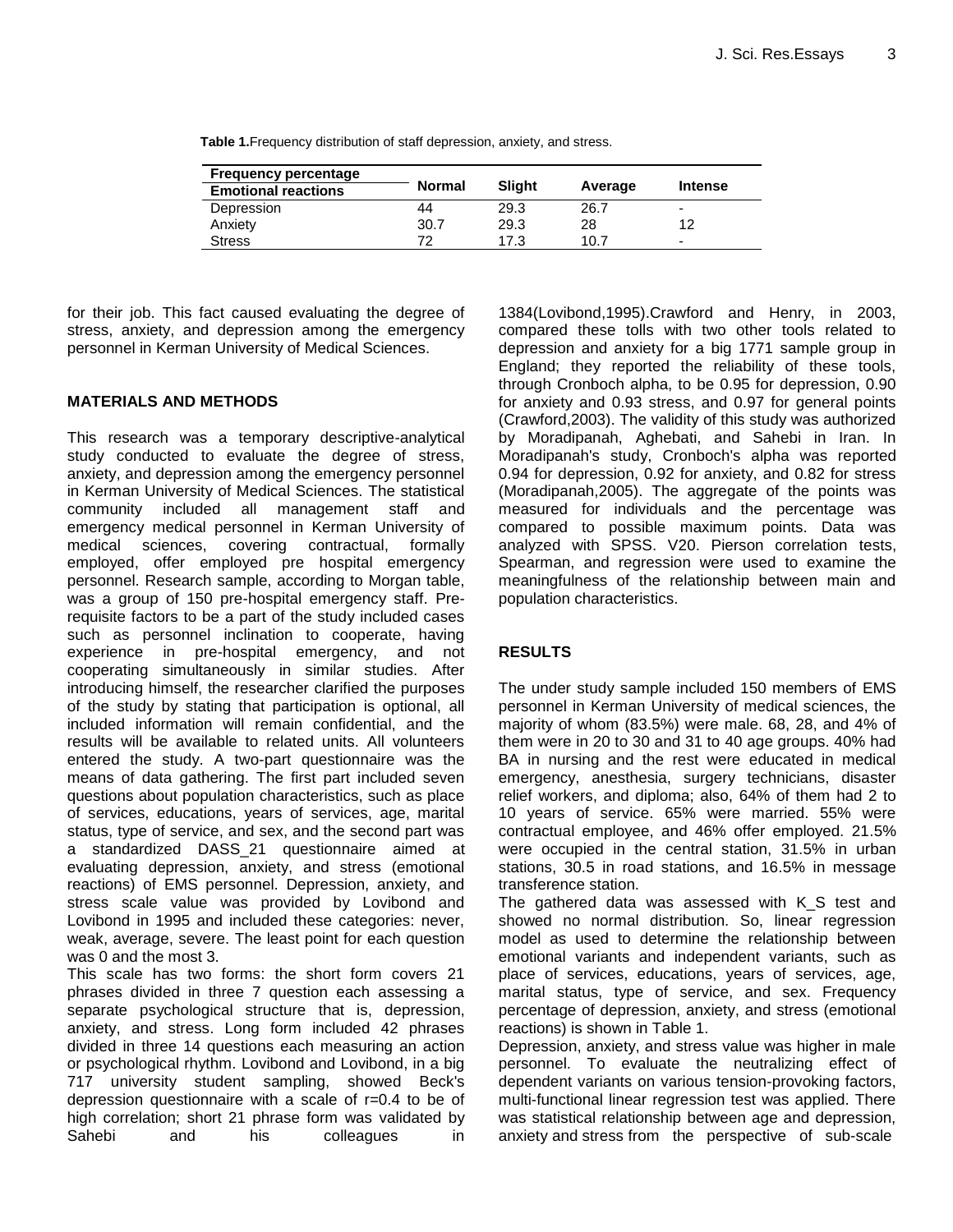| Staff depression, anxiety, and stress | <b>Depression</b> |       | Anxiety  |       | <b>Stress</b> |       |
|---------------------------------------|-------------------|-------|----------|-------|---------------|-------|
| <b>Demographics</b>                   |                   | Р     |          | P     | в             | P     |
| Education                             | 0.10              | 0.283 | 0.147    | 0.119 | 0.189         | 0.04  |
| Age                                   | $-0.15$           | 0.177 | $-0.229$ | 0.038 | $-0.31$       | 0.004 |
| Years of service                      | 0.39              | 0.001 | 0.241    | 0.019 | 0.474         | 0.001 |
| Sex                                   | 0.09              | 0.35  | 0.13     | 0.19  | 0.052         | 0.591 |
| Place of service                      | 0.168             | 0.049 | 0.297    | 0.001 | 0.179         | 0.034 |
| Type of service                       | 0.155             | 0.14  | 0.037    | 0.72  | 0.033         | 0.739 |
| <b>Marital status</b>                 | 0.261             | 0.002 | 0.001    | 0.99  | 0.134         | 0.097 |

**Table 2.** Regression results for dependent variants of depression, anxiety, and stress among medical emergency staff with population variants.

**Table 3.** Spearman correlation test about the relationship between stress and anxiety of medical emergency staff and depression.

| Variant       | <b>Depression</b>              |                       |       |
|---------------|--------------------------------|-----------------------|-------|
| Test          | <b>Pierson</b>                 |                       |       |
|               | <b>Correlation coefficient</b> | <b>Meaningfulness</b> | $R^2$ |
| Staff stress  | 0.676                          | 0.001                 | 0.572 |
| Staff anxiety | 0.001                          | 0.014                 | 0.489 |

DASS 21 with demographic criteria. DASS-21 showed a significant relationship between marital status and depression; this relationship was not meaningful between marital status and anxiety and stress. Based on regression test, years of service, age, place of service, and education had greatest impact on staff stress; however, marital status, type of service, and sex did not influence the degree of stress. Place of service, years of service, and age were most influential on staff anxiety, but education, marital status, type of service, and sex showed no impact on anxiety. Years of service, marital status, and place of service had meaningful relationship with depression, but education, age, type of service, and sex failed to show such a relationship (Table 2).

Data analysis, through Spearman test, showed that there is meaningful relationship between emergency medical staff stress and their depression. Their direct relationship signifies that the more the stress, the more the depression. Also, there is meaningful relationship between emergency medical staff anxiety and their depression. Their direct relationship signifies that the more the anxiety, the more the depression (Table 3).

### **DISCUSSION AND CONCLUSION**

Present study was conducted to evaluate the degree of stress, anxiety, and depression among the emergency personnel in Kerman University of Medical Sciences in 1392. Based on researches in Europe and USA, 9 to 26% of women and 2 to 5% of men experience some forms of intense depression during their lives (Sardar,2008). Also, based on Assad Zandi's study, women nurses experience depression more than men nurses (Assad,2011). The results of the present study contradict afore-mentioned findings. One of the reasons may be that the majority of the participants were men and the stressful natures of their jobs which require intervening in risky situations. Based on the results of this study, 72% of under-study staff experience intense stress. Hashemizade, in his study entitle "Investigating time management behaviors and occupational stress among internal surgery matrons stated that 46.6% understudy cases suffer average stress (Hashemi, 1385); this degree was higher in Fathi (Fathi,1382) and Mehraei's (Mehraei,1384)study which was conducted to determine the rate of stress in special nurses. The similarity between nursing and medical emergency might be due to the stressful nature of their jobs. Danesh (1384) stated that higher daily stress results in more intense behavioral instabilities. Aghaee et al. (1380) showed the relationship between stress and anxiety. Wang et al.,(2008), in researches about mental health of the workers, introduced occupational stress as one of the debilitating factors which pave the way for the emergence of psychological disorders (Wang et al., 2008). Having management and leadership skills in emergency situations is a necessary quality for emergency staff; some of the most stressful issues for pre-hospital emergency personnel are: lack of management in the face of unexpected confrontations with the patients, stressful atmosphere, insufficient staff, lack of proper care, and treatment timetable. Since staff are not mentally prepared to cooperate in medical emergencies in Iran, a fact which causes desperation, stress, excitement, and finally depression among pre-hospital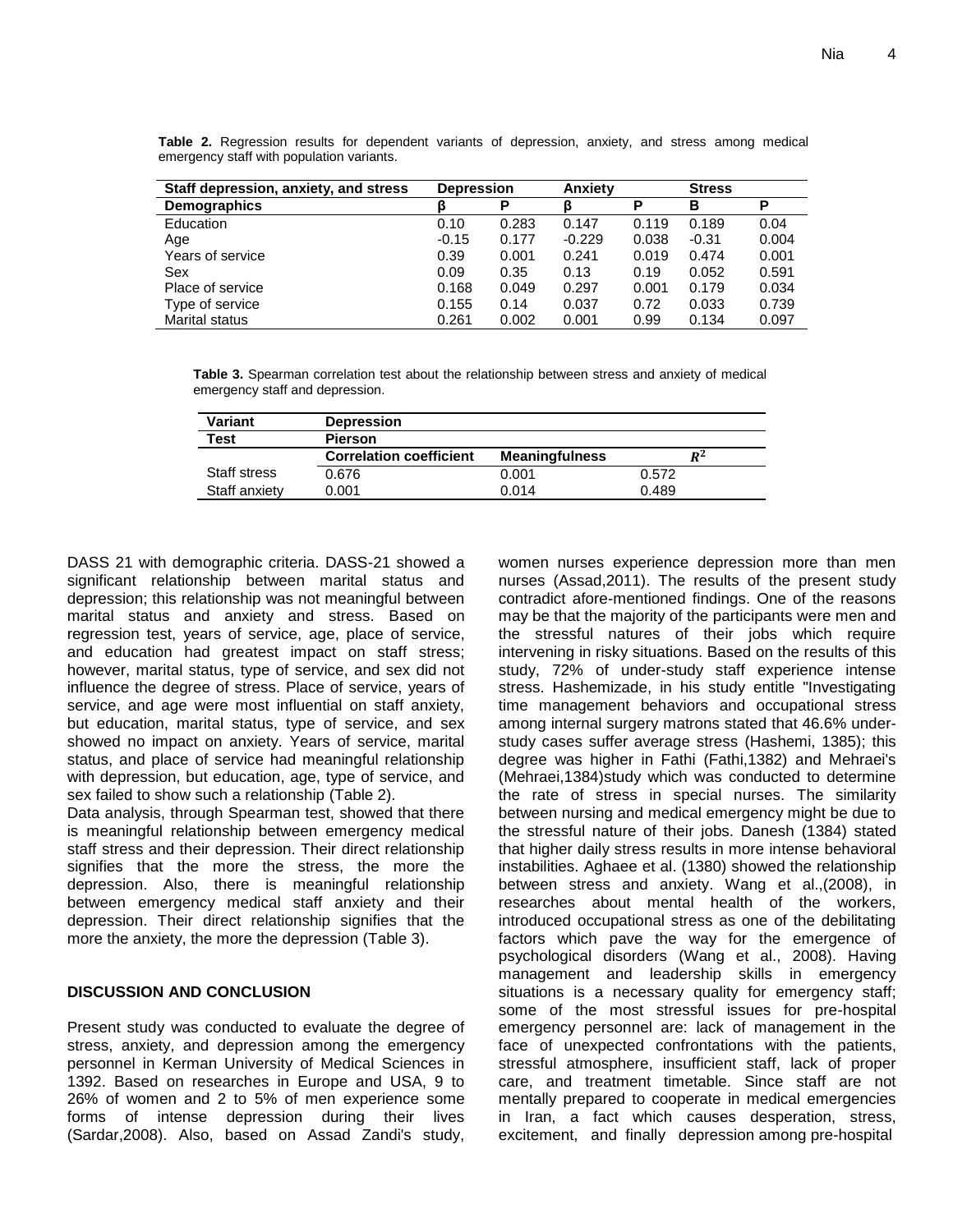personnel who deal with difficulties and complications, and lack of proper education and knowledge during university years due to occupational uncertainties, the quality of such services is, often, not standard. Lack of necessary attention to pre-hospital emergency (which is an obvious fact among emergency services graduates because of misunderstanding of such services or lack of education), uncertainties of supervision system on different level which is a stressful issue in emergency missions by itself, and confusion surrounding various levels of emergency care make modifications and improvements in Iran's pre-hospital emergency system impossible, a fact which causes desperation and depression among post-graduate students.

The results of the study showed statistical relationship between age and depression, anxiety, and stress. This further proves Goodarzi's finding which stated that this disorder is more common in lower ages (Goodarzi, 2003). Narimani's research revealed a reversed relationship between age and stress. This might be because of the role of experience in performing job responsibilities and developing necessary defense mechanisms. Discrepancy of performance levels in various shifts during 24 h might be due personnel's being young and their lack of experiment. The results of the present study showed that marital status has relationship with depression; this further confirmed Smith's study which stated that women who work are more exposed to stress than housekeepers. Assad Zandi's study showed significant relationship between depression frequency and marital status (Jennifer et al., 2001). It can be said that married people, because of supports they get from family, experience depression much less than single ones.

There was meaningful relationship between years of service and stress and anxiety; this was in line with other findings (Lee and Wang, 2002), like Richi's research, which showed that nurses are people who experience intense stress in daily life (Fathi, 2004). Smith's research about the stress of nurses introduces some stressful factors of nursing job, factors such as facing patients' death, dealing with other staff, lack of preparation for facing emotional issues of patients, lack of organizational support, heavy work, complicated instruction, and no occupational progress. This study showed that the extent of stress and anxiety is directly related to depression. Xianyu and Lambert, 2006 stated that heavy work is a stressful factor. Ruggiero, 2005 in his study concluded that going on holidays reduces stress and depression among nurses. EMS plays a key role in health system and its personnel are constantly under stressful pressures like taking care of patients, job difficulty, and management limitations; some influential factors are controllable, while others are affected by the nature of the job. Pre-hospital emergency staffs are not sufficiently supported in stressful situations; this is while social support reduces job stress; giving random bonus to the

staff and increasing organizational commitment cause higher performance efficiency and lower job stress. Increasing the number and frequency of medical emergencies had heightened physical and mental stress for emergency technicians (Mehrabian et al., 2005). Though stress changes base on the occasion, it is an inseparable part of the job. So, a practical solution is one which immunes emergency personnel against stressful elements. It is clear that regular distribution of emergency staff in urban and road centers can save many lives. No pre-hospital emergency is capable of function without qualified, active, healthy personnel and lack of such a force is a great loss (Vesico and Donahoe, 1999). What guarantees health and reduces stress and anxiety of the staff is scientific management of the workplace to restore the lost spirit and release tension at work; continuation of these problems and failure to attend them, which bother almost all emergency staff, results in depression, as shown in this study.

Exhaustion of emergency staff in a hospital brings about serious loss and high costs; therefore, keeping these personnel motivated and empowering them, who act as the first contact of a patient with pre-hospital system, result in professional and pleasant work environment and keep them capable of any unexpected situation. According to the findings of the study, increasing the number of specialized emergency medical staff, combing work hours with the number of missions to improve work shifts, and establishing two emergency centers in urban areas can, noticeably, reduce the intensity of the work and exhaustion of emergency personnel. Finally, this study specifies following factors for reducing anxiety and depression among personnel: locating a psychotherapist committee in emergency centers, coordinating salary payment system, changing shifts in urban and road centers, considering better welfare facilities and nonfinancial requirements such as encouraging success from organization, acquainting people with services of emergency system through media, motivating personnel and reminding them the significance of their job so that they apply talent, creativity, experience, specialty, and precision, and, finally, implementing constructive suggestions to develop Kerman EMS system.

#### **REFERENCES**

- Aghaee A, Atashpour H , 380. Stress and mental hygiene. Isfahan: Pardezh Press.p.56.
- Angermeyer MC, Bull N, Bernert S, Dietrich S, Kopf A (2006). A comparison between partners of psychiatric patients and nurses. Arch. Psychiatr. Nurs. 20(4):158-65.
- AsadZandi M, Sayari R, Ebadi A, Sanainasab H (2011). Abundance of depression, anxiety and stress in militant Nurses. J. Military Med. 2(13): 103-8.
- Crawford JR, Henry JD (2003). The depression anxiety stress scale. Br. J. Psychol. 42(2):111-31.
- Dadgar MA, Taraghi F, 2007. An attitude on nursing care and triage in emergency ward. Proceeding of the 3th international congress of